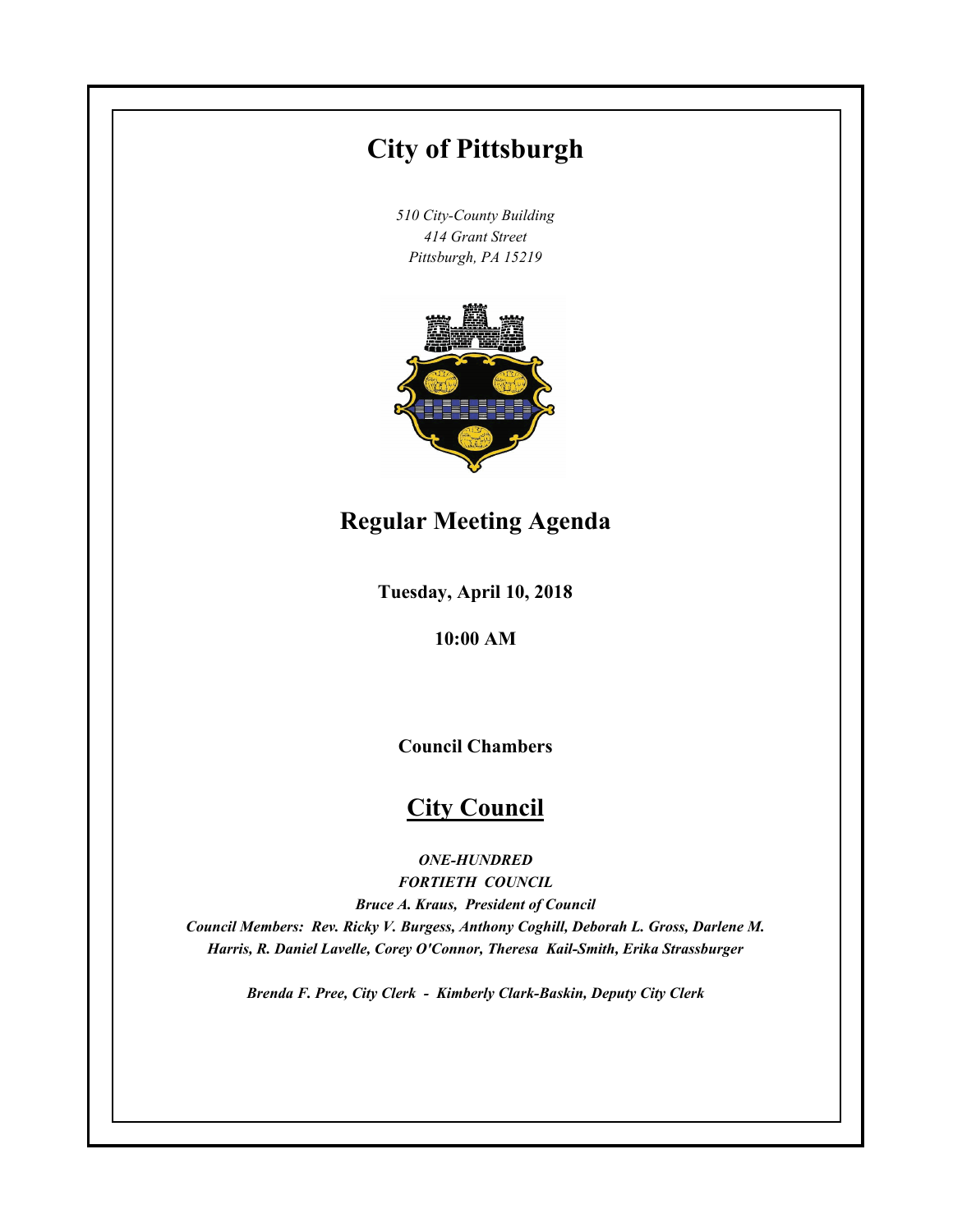### **ROLL CALL**

### **PLEDGE OF ALLEGIANCE**

**PROCLAMATIONS**

#### **PUBLIC COMMENTS**

#### **PRESENTATION OF PAPERS**

#### **COUNCILMAN REVEREND RICKY V. BURGESS PRESENTS:**

- [2018-0358](http://pittsburgh.legistar.com/gateway.aspx?m=l&id=/matter.aspx?key=22669) Resolution providing for the issuance of a warrant in the total sum of One Hundred Twenty Five Thousand Dollars (\$125,000.00) by way of two (2) separate checks, each payable in the amount of \$62,500 to: Desiree Williamson, as Administratrix of the Estate of Henry Walker, deceased, and her attorneys Swensen & Perer and to: Desiree Williamson, as Administratrix of the Estate of Christine Williamson Walker and her attorneys Swensen & Perer, One Oxford Centre, Suite 2501, Pittsburgh, Pennsylvania 15219, fully releasing the City from all claims and liability for alleged personal injuries as described in a lawsuit filed in the Allegheny County Court of Common Pleas at G.D. 16-002201.
- [2018-0359](http://pittsburgh.legistar.com/gateway.aspx?m=l&id=/matter.aspx?key=22670) Ordinance amending the Pittsburgh Code, Title Two, Fiscal; Article IX, Property Taxes; Chapter 265, Exemptions for Residential Improvements; Section 265.03, Exemption for Improvements, subsection (e); and Section 265.04, Exemption for Residential Construction, subsection (g), to extend the application periods for the exemptions covering residential improvements and new residential construction in areas defined as the Uptown District, the Downtown District and Targeted Growth Zones, which were enacted pursuant to Ordinance 9 of 2007, to include applications filed on or after April 1, 2018 through May 31, 2018.
- [2018-0360](http://pittsburgh.legistar.com/gateway.aspx?m=l&id=/matter.aspx?key=22671) Ordinance amending the Pittsburgh Code, Title Two, Fiscal; Article IX, Property Taxes; Chapter 267, Exemptions for Industrial and Commercial Improvements; Section 267.03, Exemption Schedule; and Section 267.09, Participation by Allegheny County and Pittsburgh Board of Education, to extend the application periods for the exemptions set forth in Section 267.03, subsections (b) and (c), which were enacted pursuant to Ordinance 10 of 2007, to include applications filed on or after April 1, 2018 through May 31, 2018.

### **COUNCILWOMAN DEBORAH L. GROSS PRESENTS:**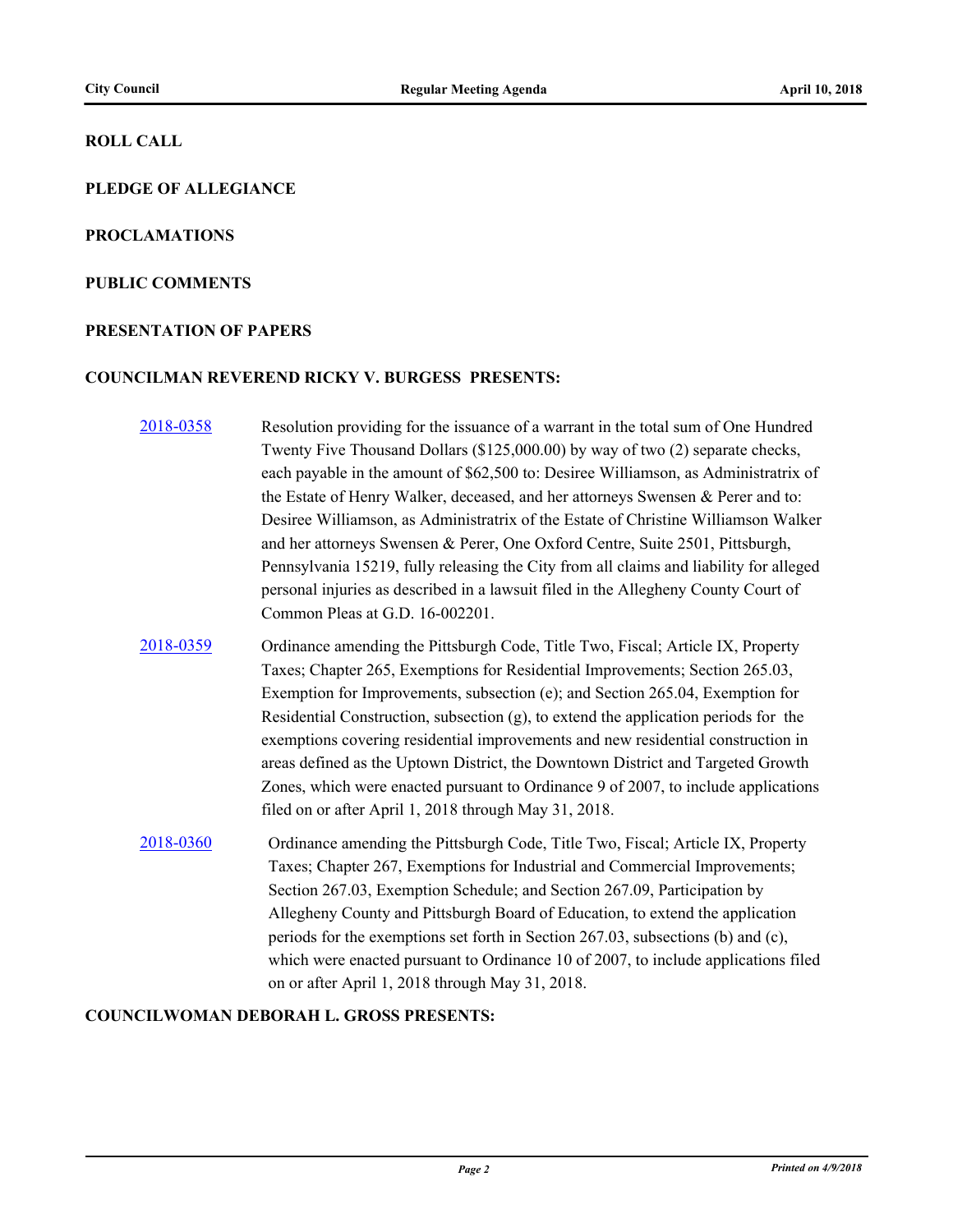| 2018-0334                                       |           | corresponding fees, effective immediately following passage.                                                                                                                                                                                                                                                                   | Ordinance amending and supplementing the City of Pittsburgh Code, Title I<br>("Administrative"), Article I ("General Provisions"), Chapter 107 ("Permits and<br>Licenses Generally") with respect to permit/license application procedures and |                |
|-------------------------------------------------|-----------|--------------------------------------------------------------------------------------------------------------------------------------------------------------------------------------------------------------------------------------------------------------------------------------------------------------------------------|------------------------------------------------------------------------------------------------------------------------------------------------------------------------------------------------------------------------------------------------|----------------|
|                                                 |           | <b>Legislative History</b>                                                                                                                                                                                                                                                                                                     |                                                                                                                                                                                                                                                |                |
|                                                 |           | 4/3/18                                                                                                                                                                                                                                                                                                                         | City Council                                                                                                                                                                                                                                   | Not introduced |
| 2018-0335                                       |           | Ordinance supplementing the City of Pittsburgh Code, Title I0 ("Building"), Chapter<br>1002 ("Uniform Construction Code Adoption") by adding a new subchapter<br>1002.03 ("Fees"), effective January 1, 2019.                                                                                                                  |                                                                                                                                                                                                                                                |                |
|                                                 |           | <b>Legislative History</b>                                                                                                                                                                                                                                                                                                     |                                                                                                                                                                                                                                                |                |
|                                                 |           | 4/3/18                                                                                                                                                                                                                                                                                                                         | City Council                                                                                                                                                                                                                                   | Not introduced |
|                                                 | 2018-0336 | Ordinance amending and supplementing the City of Pittsburgh Code, Title Seven<br>("Business Licensing"), with regard to license application procedures, licensing<br>requirements and corresponding fees, effective October 1, 2018, except for the Fire<br>Suppression Trade License which will be effective January 1, 2019. |                                                                                                                                                                                                                                                |                |
|                                                 |           | <b>Legislative History</b>                                                                                                                                                                                                                                                                                                     |                                                                                                                                                                                                                                                |                |
|                                                 |           | 4/3/18                                                                                                                                                                                                                                                                                                                         | City Council                                                                                                                                                                                                                                   | Not introduced |
|                                                 | 2018-0361 | Ordinance amending the Pittsburgh Code, Title Nine, Zoning Code, Articles I-IX, to<br>establish a new Riverfront Zoning District, and the provisions thereof, and to remove<br>the Downtown Riverfront District, Riverfront Overlay District, and certain Specially<br>Planned Districts from the Zoning Code as follows:      |                                                                                                                                                                                                                                                |                |
| <b>COUNCILWOMAN DARLENE M. HARRIS PRESENTS:</b> |           |                                                                                                                                                                                                                                                                                                                                |                                                                                                                                                                                                                                                |                |
|                                                 |           |                                                                                                                                                                                                                                                                                                                                |                                                                                                                                                                                                                                                |                |

[2018-0284](http://pittsburgh.legistar.com/gateway.aspx?m=l&id=/matter.aspx?key=22594) Resolution providing for the authorization to make all legitimate expenditures for payments and agreements or agreements with various agencies to conduct a summer youth employment program to youth residing in the City of Pittsburgh, summer staff wages, and administrative expenditures necessary to implement the 2018 Learn and Earn Summer Youth Employment Program; and providing for the periodic transfer of funds to be used in the 2018 Learn and Earn Summer Youth Employment Program for payment of cost thereof, cost not to exceed \$200,000.00. *(Waiver of Rule 8 Requested)*

### **UNFINISHED BUSINESS**

### **REPORTS OF COMMITTEE - FINAL ACTION**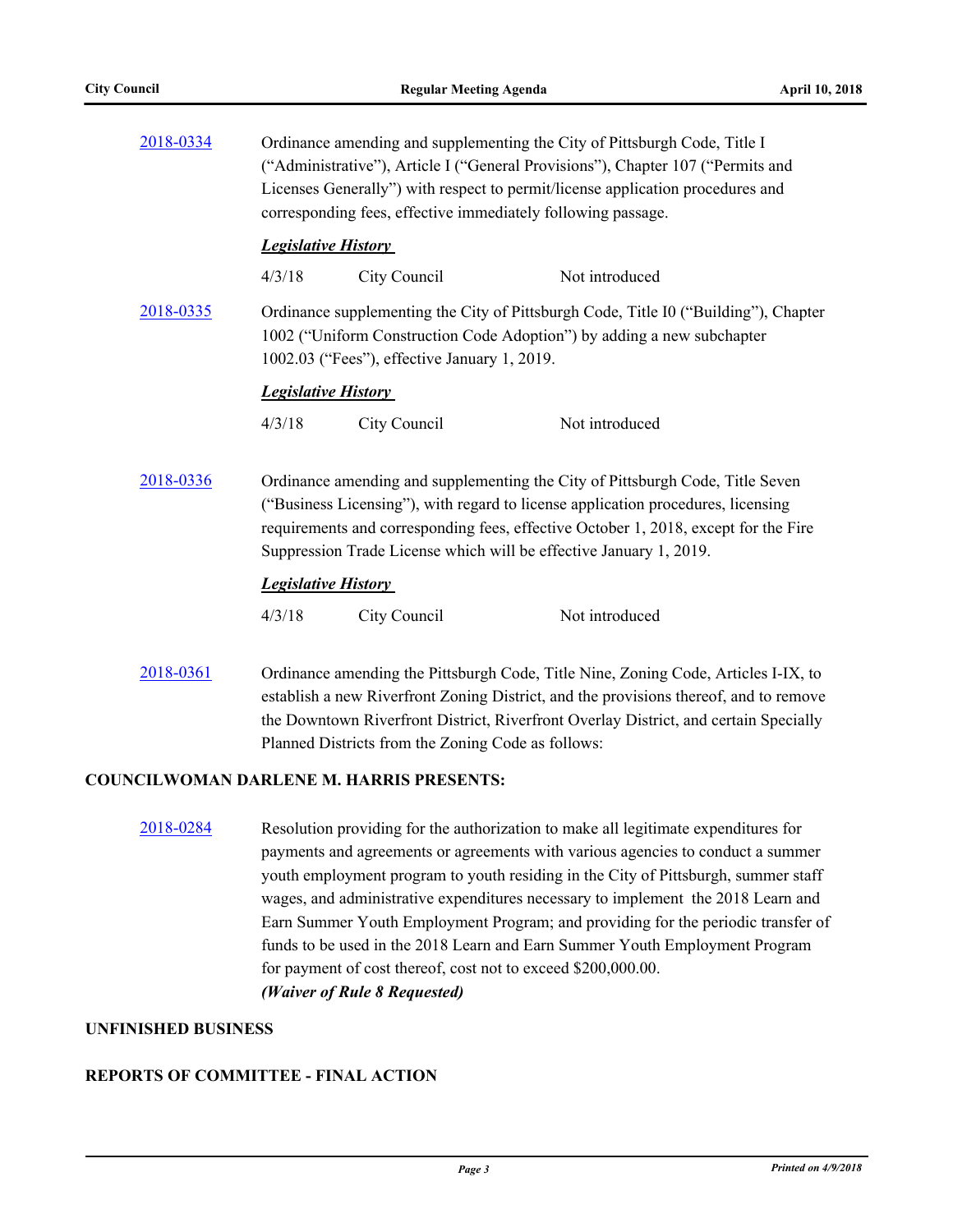# **COUNCILMAN REVEREND RICKY V. BURGESS PRESENTS COMMITTEE ON FINANCE AND LAW**

| 2018-0353                                                                                                                                                                                                                                                                                                                                                                                                                                                                     | Report of the Committee on Finance and Law for April 4, 2018 with an Affirmative<br>Recommendation.                                                                                                                                                                                                                                                                                                                                                                                                               |                           |                                                                                                                                                                                                                                                                                                                                    |  |
|-------------------------------------------------------------------------------------------------------------------------------------------------------------------------------------------------------------------------------------------------------------------------------------------------------------------------------------------------------------------------------------------------------------------------------------------------------------------------------|-------------------------------------------------------------------------------------------------------------------------------------------------------------------------------------------------------------------------------------------------------------------------------------------------------------------------------------------------------------------------------------------------------------------------------------------------------------------------------------------------------------------|---------------------------|------------------------------------------------------------------------------------------------------------------------------------------------------------------------------------------------------------------------------------------------------------------------------------------------------------------------------------|--|
| 2018-0276                                                                                                                                                                                                                                                                                                                                                                                                                                                                     | Resolution authorizing the issuance of a warrant in favor of Jane Desimone,<br>Arbitrator, P.O. Box 8261, Pittsburgh, PA 15218 for arbitration fees and travel<br>expenses for two $(2)$ days of hearings and two $(2)$ day of executive sessions related<br>to the Interest Arbitration - Healthcare Reopener between the City of Pittsburgh and<br>IAFF, Lodge No. 1 in an amount not to exceed Four Thousand Eight Hundred<br>Seventy-five Dollars and 78/00 (\$4,875.78).<br>(Executive Session Held 3-28-18) |                           |                                                                                                                                                                                                                                                                                                                                    |  |
|                                                                                                                                                                                                                                                                                                                                                                                                                                                                               | <b>Legislative History</b>                                                                                                                                                                                                                                                                                                                                                                                                                                                                                        |                           |                                                                                                                                                                                                                                                                                                                                    |  |
|                                                                                                                                                                                                                                                                                                                                                                                                                                                                               | 3/20/18                                                                                                                                                                                                                                                                                                                                                                                                                                                                                                           | City Council              | Waived under Rule 8                                                                                                                                                                                                                                                                                                                |  |
|                                                                                                                                                                                                                                                                                                                                                                                                                                                                               | 3/20/18                                                                                                                                                                                                                                                                                                                                                                                                                                                                                                           | City Council              | Read and referred to the Committee on<br>Finance and Law                                                                                                                                                                                                                                                                           |  |
|                                                                                                                                                                                                                                                                                                                                                                                                                                                                               | 3/21/18                                                                                                                                                                                                                                                                                                                                                                                                                                                                                                           | <b>Standing Committee</b> | Held for Executive Session                                                                                                                                                                                                                                                                                                         |  |
|                                                                                                                                                                                                                                                                                                                                                                                                                                                                               | 4/4/18                                                                                                                                                                                                                                                                                                                                                                                                                                                                                                            | <b>Standing Committee</b> | Affirmatively Recommended                                                                                                                                                                                                                                                                                                          |  |
| 2018-0277<br>Resolution authorizing the issuance of a warrant in favor of Leech Tishman Fuscaldo<br>& Lampl, 525 William Penn Place, 28th Floor, Pittsburgh, PA 15219 in an amount<br>not to exceed Three Thousand Five Hundred Dollars (\$3,500.00) for professional<br>services rendered pertaining to a litigation matter at 2:17-CV-00828, chargeable to<br>and payable from 11101.108000.53.5317.2018.<br>(Executive Session Held 3-28-18)<br><b>Legislative History</b> |                                                                                                                                                                                                                                                                                                                                                                                                                                                                                                                   |                           |                                                                                                                                                                                                                                                                                                                                    |  |
|                                                                                                                                                                                                                                                                                                                                                                                                                                                                               | $200/10$ $2^1$ $2^1$                                                                                                                                                                                                                                                                                                                                                                                                                                                                                              |                           | $\mathbf{W}$ $\mathbf{U}$ $\mathbf{U}$ $\mathbf{U}$ $\mathbf{U}$ $\mathbf{U}$ $\mathbf{U}$ $\mathbf{U}$ $\mathbf{U}$ $\mathbf{U}$ $\mathbf{U}$ $\mathbf{U}$ $\mathbf{U}$ $\mathbf{U}$ $\mathbf{U}$ $\mathbf{U}$ $\mathbf{U}$ $\mathbf{U}$ $\mathbf{U}$ $\mathbf{U}$ $\mathbf{U}$ $\mathbf{U}$ $\mathbf{U}$ $\mathbf{U}$ $\mathbf{$ |  |

| 3/20/18 | City Council              | Waived under Rule 8                                      |
|---------|---------------------------|----------------------------------------------------------|
| 3/20/18 | City Council              | Read and referred to the Committee on<br>Finance and Law |
| 3/21/18 | <b>Standing Committee</b> | Held for Executive Session                               |
| 4/4/18  | <b>Standing Committee</b> | Affirmatively Recommended                                |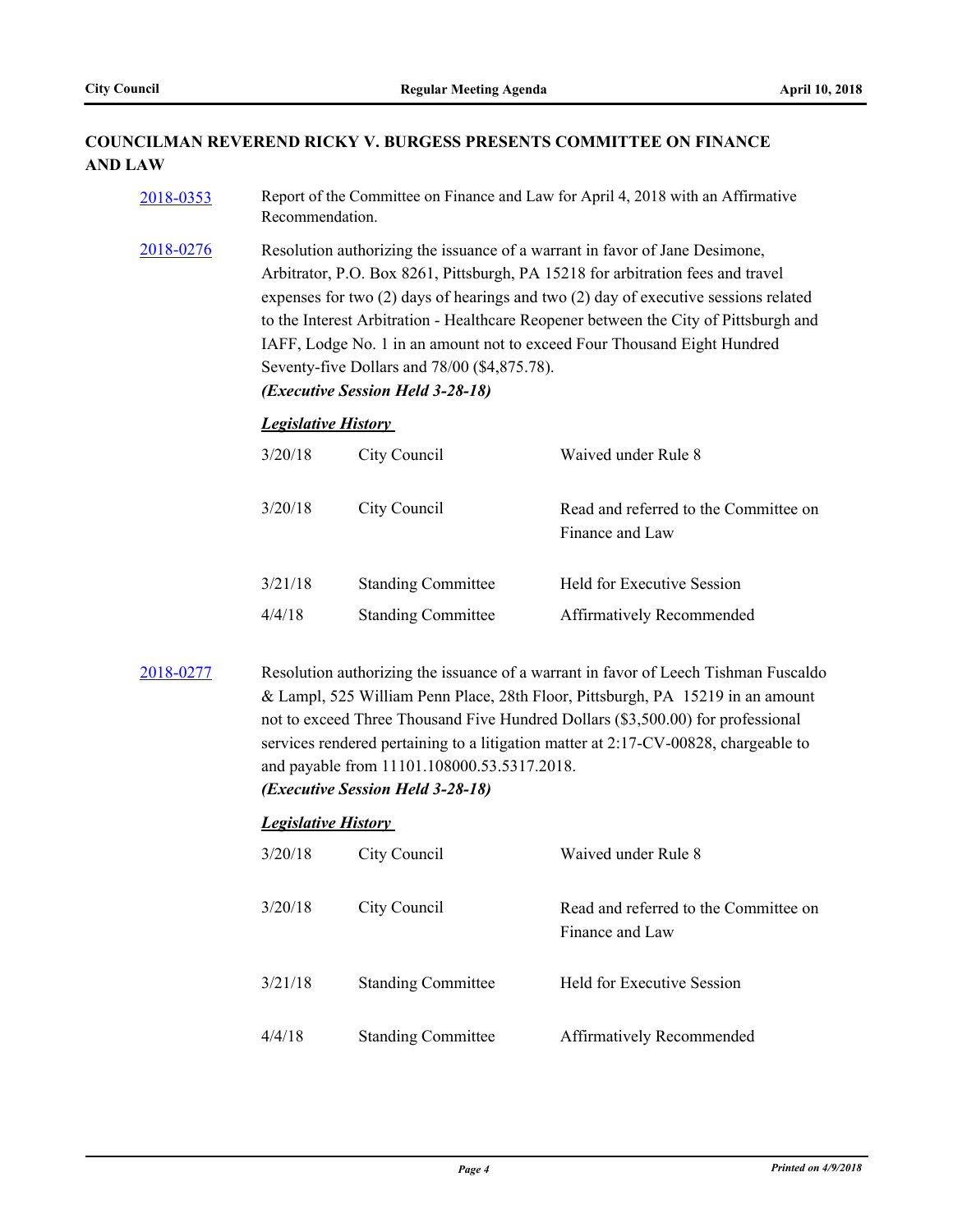| 2018-0279 | Resolution authorizing the issuance of a warrant in favor of Cohen & Grigsby, P.C,<br>P.O. Box 641014, Pittsburgh, PA 15264-1014, in an amount not to exceed Nine<br>Thousand Three Hundred Sixty-Six Dollars and Six Cents (\$9,366.06) for<br>professional services in connection with immigration matters.<br>(Executive Session Held 3-28-18)              |                                                                                                                                                    |                                                                           |  |
|-----------|----------------------------------------------------------------------------------------------------------------------------------------------------------------------------------------------------------------------------------------------------------------------------------------------------------------------------------------------------------------|----------------------------------------------------------------------------------------------------------------------------------------------------|---------------------------------------------------------------------------|--|
|           | <b>Legislative History</b>                                                                                                                                                                                                                                                                                                                                     |                                                                                                                                                    |                                                                           |  |
|           | 3/20/18                                                                                                                                                                                                                                                                                                                                                        | City Council                                                                                                                                       | Waived under Rule 8                                                       |  |
|           | 3/20/18                                                                                                                                                                                                                                                                                                                                                        | City Council                                                                                                                                       | Read and referred to the Committee on<br>Finance and Law                  |  |
|           | 3/21/18                                                                                                                                                                                                                                                                                                                                                        | <b>Standing Committee</b>                                                                                                                          | Held for Executive Session                                                |  |
|           | 4/4/18                                                                                                                                                                                                                                                                                                                                                         | <b>Standing Committee</b>                                                                                                                          | Affirmatively Recommended                                                 |  |
| 2018-0302 | Resolution authorizing the Mayor and the Director of the Department of Finance to<br>enter into an agreement or agreements with Korn Ferry Hay Group, Inc. to provide<br>actuarial services for the City of Pittsburgh for two years, with an optional two year<br>extension, at a total cost not to exceed Four Hundred Thousand Dollars<br>$(\$400,000.00).$ |                                                                                                                                                    |                                                                           |  |
|           | <b>Legislative History</b>                                                                                                                                                                                                                                                                                                                                     |                                                                                                                                                    |                                                                           |  |
|           | 3/27/18                                                                                                                                                                                                                                                                                                                                                        | City Council                                                                                                                                       | Read and referred to the Committee on<br>Finance and Law                  |  |
|           | 4/4/18                                                                                                                                                                                                                                                                                                                                                         | <b>Standing Committee</b>                                                                                                                          | Affirmatively Recommended                                                 |  |
|           |                                                                                                                                                                                                                                                                                                                                                                |                                                                                                                                                    | <b>COUNCILWOMAN THERESA KAIL-SMITH PRESENTS COMMITTEE ON PUBLIC WORKS</b> |  |
| 2018-0354 | Report of the Committee on Public Works for April 4, 2018 with an Affirmative<br>Recommendation.                                                                                                                                                                                                                                                               |                                                                                                                                                    |                                                                           |  |
| 2018-0307 |                                                                                                                                                                                                                                                                                                                                                                | Resolution granting easement through Frick Park to the owners of 584 & 592 Brian<br>Cliff Road for the maintenance of a 6" combined sewer lateral. |                                                                           |  |
|           | <b>Legislative History</b>                                                                                                                                                                                                                                                                                                                                     |                                                                                                                                                    |                                                                           |  |
|           | 3/27/18                                                                                                                                                                                                                                                                                                                                                        | City Council                                                                                                                                       | Read and referred to the Committee on<br>Public Works                     |  |
|           | 4/4/18                                                                                                                                                                                                                                                                                                                                                         | <b>Standing Committee</b>                                                                                                                          | Affirmatively Recommended                                                 |  |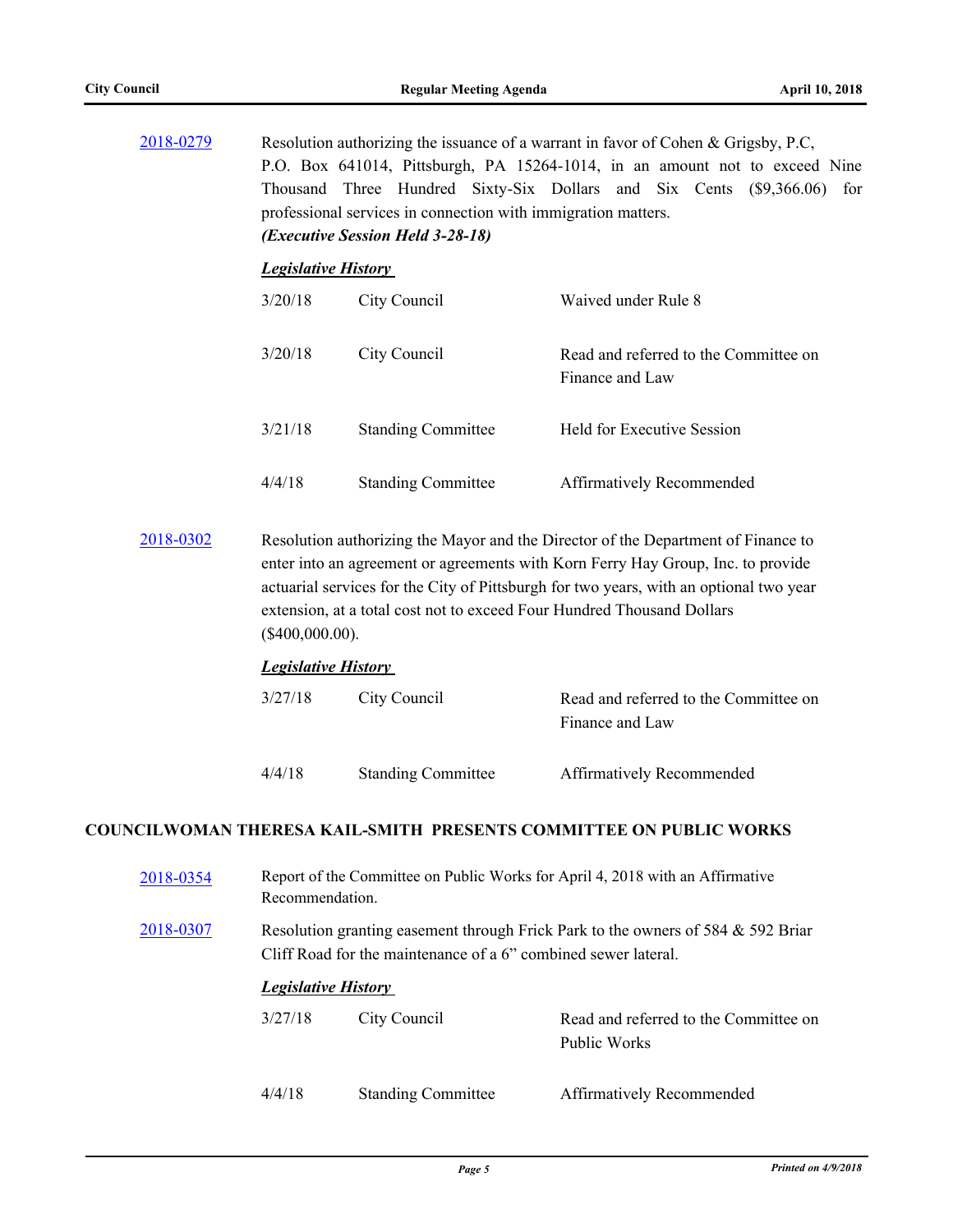# [2018-0319](http://pittsburgh.legistar.com/gateway.aspx?m=l&id=/matter.aspx?key=22630) Resolution authorizing the Mayor of the City of Pittsburgh and the Director of the Department of Mobility and Infrastructure to apply for grant funding from the Pennsylvania Department of Transportation (PennDOT) under the Multimodal Transportation Fund (MTF) to provide funding for Phase 1 Street and Signal Improvements in support of the implementation of the Downtown-East End Bus Rapid Transit Project in collaboration with the Port Authority of Allegheny County, Urban Redevelopment Authority of Pittsburgh, and the County of Allegheny. In the event the grant is awarded, this resolution provides for an agreement and expenditures not to exceed FIFTEEN MILLION (\$15,000,000.000) dollars for this stated purpose. The contribution of the City of Pittsburgh is not to exceed FOUR MILLION, FIVE HUNDRED THOUSAND (\$4,500,000) dollars over the life of the grant for this purpose.

### *Legislative History*

|                                                                       | 3/27/18                    | City Council              | Read and referred to the Committee on<br>Public Works                             |
|-----------------------------------------------------------------------|----------------------------|---------------------------|-----------------------------------------------------------------------------------|
|                                                                       | 4/4/18                     | <b>Standing Committee</b> | Held in Committee to the Committee on<br>Public Works                             |
|                                                                       | 4/4/18                     | <b>Standing Committee</b> | Reconsidered to the Committee on Public<br>Works                                  |
|                                                                       | 4/4/18                     | <b>Standing Committee</b> | Affirmatively Recommended                                                         |
| 2018-0321<br>remediate slope failures.<br>SPONSOR /S: MRS. KAIL-SMITH |                            |                           | Resolution to create a Slope Remediation Taskforce that will create a strategy to |
|                                                                       | <b>Legislative History</b> |                           |                                                                                   |
|                                                                       | 3/27/18                    | City Council              | Read and referred to the Committee on<br>Public Works                             |
|                                                                       | 4/4/18                     | <b>Standing Committee</b> | Affirmatively Recommended                                                         |

## **COUNCILWOMAN DARLENE M. HARRIS PRESENTS COMMITTEE ON HUMAN RESOURCES**

[2018-0355](http://pittsburgh.legistar.com/gateway.aspx?m=l&id=/matter.aspx?key=22666) Report of the Committee on Human Resources for April 4, 2018 with an Affirmative Recommendation.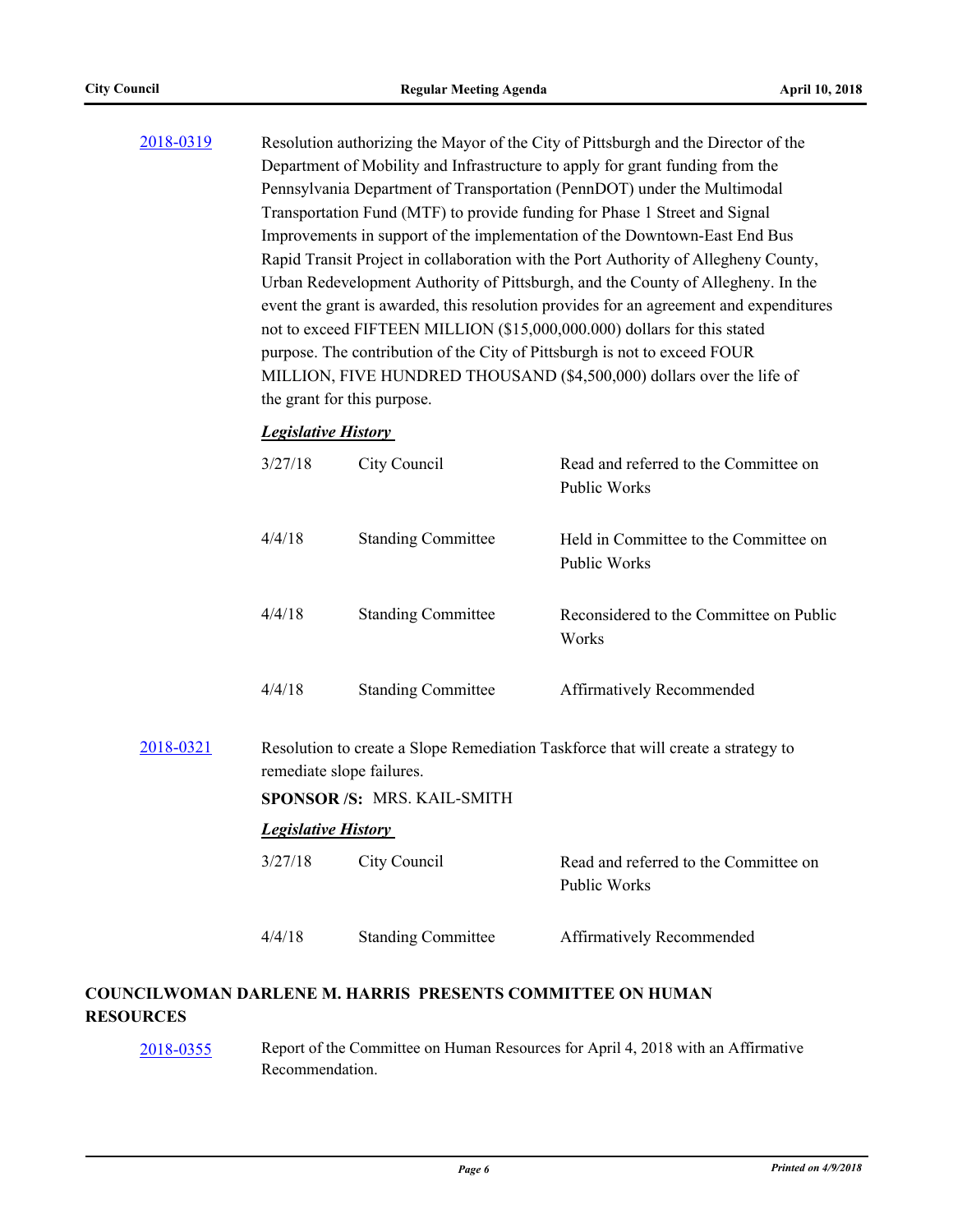| 2018-0282 | Resolution providing for a Contract for consulting services with<br>Industrial/Organizational Solutions, Inc. (I/O Solutions) for Firefighter Recruit position<br>written examination pre-test training material, the development, administration and<br>scoring of National Firefighter Selection Inventory (NFSI) written examination,<br>examination analysis and final report and providing for the payment of the costs<br>thereof not to exceed \$30,540.00.                                                                                                                                                                                                                                                   |                           |                                                                 |  |
|-----------|----------------------------------------------------------------------------------------------------------------------------------------------------------------------------------------------------------------------------------------------------------------------------------------------------------------------------------------------------------------------------------------------------------------------------------------------------------------------------------------------------------------------------------------------------------------------------------------------------------------------------------------------------------------------------------------------------------------------|---------------------------|-----------------------------------------------------------------|--|
|           | <b>Legislative History</b>                                                                                                                                                                                                                                                                                                                                                                                                                                                                                                                                                                                                                                                                                           |                           |                                                                 |  |
|           | 3/27/18                                                                                                                                                                                                                                                                                                                                                                                                                                                                                                                                                                                                                                                                                                              | City Council              | Read and referred to the Committee on<br>Human Resources        |  |
|           | 4/4/18                                                                                                                                                                                                                                                                                                                                                                                                                                                                                                                                                                                                                                                                                                               | <b>Standing Committee</b> | Held for Post Agenda to the Committee on<br>Hearings            |  |
|           | 4/4/18                                                                                                                                                                                                                                                                                                                                                                                                                                                                                                                                                                                                                                                                                                               | <b>Standing Committee</b> | Affirmatively Recommended                                       |  |
| 2018-0283 | Resolution authorizing the Mayor and the Director the Department of Human<br>Resources and Civil Service to enter into a Professional Services Agreement(s)<br>and/or Contract(s) with NEOGOV for the upgrade and continual maintenance of<br>software for HR workforce management, applicant tracking, and Civil Service testing,<br>and providing for the payment of the costs thereof. Cost not to exceed \$36,463.75.                                                                                                                                                                                                                                                                                            |                           |                                                                 |  |
|           | <b>Legislative History</b>                                                                                                                                                                                                                                                                                                                                                                                                                                                                                                                                                                                                                                                                                           |                           |                                                                 |  |
|           | 3/27/18                                                                                                                                                                                                                                                                                                                                                                                                                                                                                                                                                                                                                                                                                                              | City Council              | Read and referred to the Committee on<br><b>Human Resources</b> |  |
|           | 4/4/18                                                                                                                                                                                                                                                                                                                                                                                                                                                                                                                                                                                                                                                                                                               | <b>Standing Committee</b> | Affirmatively Recommended                                       |  |
| 2018-0285 | Resolution amending Resolution 692 of 2015, entitled "Resolution providing that the<br>City of Pittsburgh enter into a Professional Services Agreement(s) and/or Contract(s)<br>with Industrial/Organizational Solutions, Inc. (I/O Solutions) for professional<br>consulting services in connection with Police Lieutenant and Police Sergeant position<br>job analyses; the development, administration, and scoring of new written<br>examinations; and development, assessor selection, administration, and scoring of<br>new oral board examinations; and providing for the payment of the costs thereof," by<br>increasing the authorized amount by One Hundred Fifty Four Thousand Dollars<br>(\$154,000.00). |                           |                                                                 |  |
|           | <b>Legislative History</b>                                                                                                                                                                                                                                                                                                                                                                                                                                                                                                                                                                                                                                                                                           |                           |                                                                 |  |
|           | 3/27/18                                                                                                                                                                                                                                                                                                                                                                                                                                                                                                                                                                                                                                                                                                              | City Council              | Read and referred to the Committee on                           |  |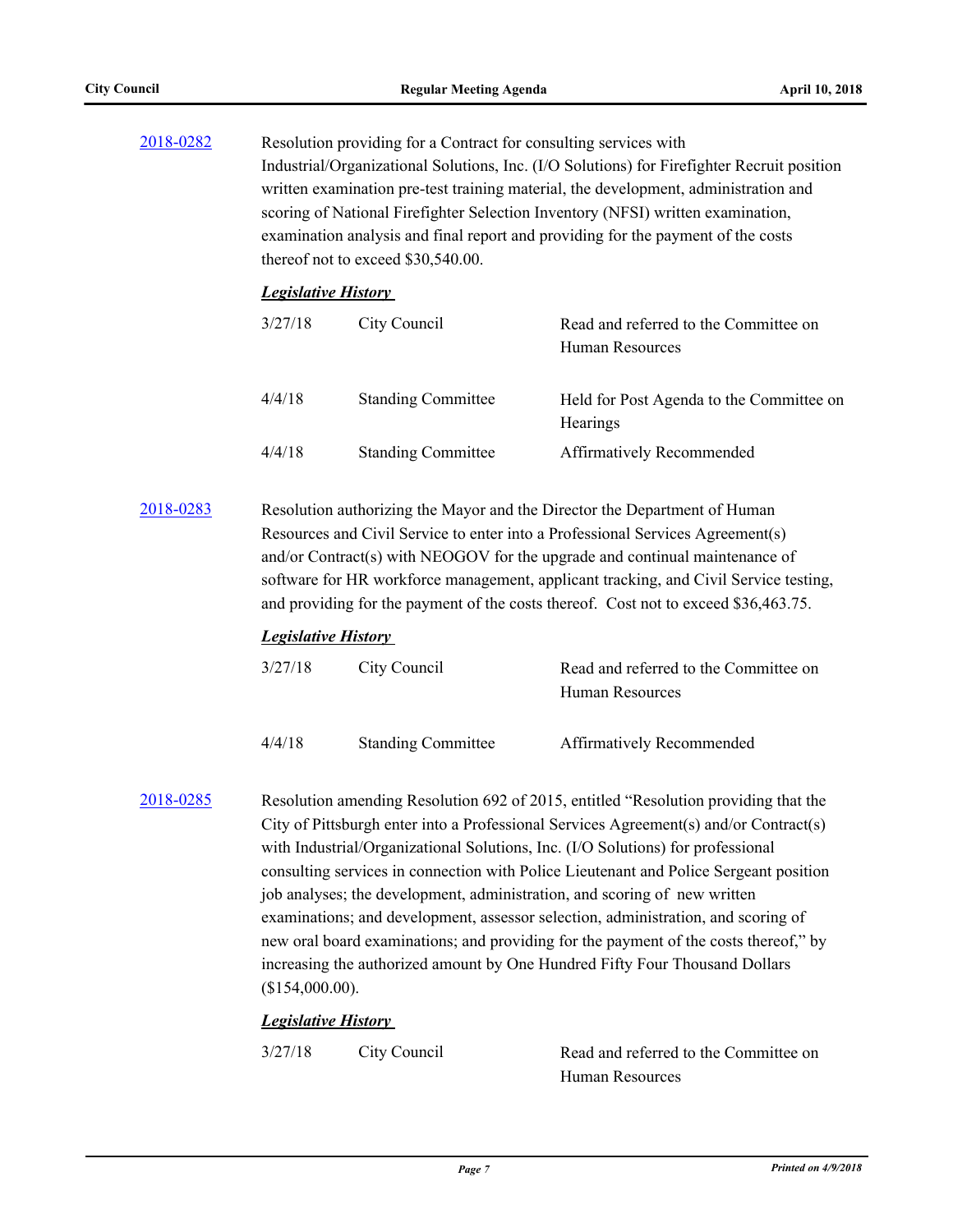|           | 4/4/18                                                                                                                                                                                                                                                                                                                                                                                                                                                                                                                                                                        | <b>Standing Committee</b> | Affirmatively Recommended                                       |  |
|-----------|-------------------------------------------------------------------------------------------------------------------------------------------------------------------------------------------------------------------------------------------------------------------------------------------------------------------------------------------------------------------------------------------------------------------------------------------------------------------------------------------------------------------------------------------------------------------------------|---------------------------|-----------------------------------------------------------------|--|
| 2018-0304 | Resolution authorizing the Mayor and the Acting Director of the Department of<br>Human Resources and Civil Service to enter into a Professional Services<br>Agreement(s) and/or Contract(s) with Health Advocate, Inc. in connection with the<br>provision of mental health and counseling services for the City of Pittsburgh's<br>Employee Assistance Program (EAP) for employees and their family/household<br>members, and providing for the payment of the costs thereof not to exceed One<br>Hundred Eighteen Thousand Six Hundred Ninety-eight Dollars (\$118,698.00). |                           |                                                                 |  |
|           | <b>Legislative History</b>                                                                                                                                                                                                                                                                                                                                                                                                                                                                                                                                                    |                           |                                                                 |  |
|           | 3/27/18                                                                                                                                                                                                                                                                                                                                                                                                                                                                                                                                                                       | City Council              | Read and referred to the Committee on<br><b>Human Resources</b> |  |
|           | 4/4/18                                                                                                                                                                                                                                                                                                                                                                                                                                                                                                                                                                        | <b>Standing Committee</b> | Affirmatively Recommended                                       |  |

## **COUNCILWOMAN DEBORAH L. GROSS PRESENTS COMMITTEE ON LAND USE & ECONOMIC DEVELOPMENT**

| 2018-0356 | Report of the Committee on Land Use and Economic Development for April 4, 2018 |
|-----------|--------------------------------------------------------------------------------|
|           | with an Affirmative Recommendation.                                            |

[2018-0303](http://pittsburgh.legistar.com/gateway.aspx?m=l&id=/matter.aspx?key=22614) Resolution authorizing the Mayor of the City of Pittsburgh, the Office of Management and Budget, and the Department of City Planning to enter into an agreement with the PA Department of Conservation and Natural Resources (DCNR) Community Conservation Partnerships Program (C2P2), should the grant be awarded by DCNR, to provide funding for the Kennard Park Master Planning Project and authorizing the Pittsburgh City Council to include the matching funds in the 2019 Capital budget. The total grant amount requested is SIXTY THOUSAND (\$60,000.00) dollars for this stated purpose. Upon award, the City would provide \$60,000 in 2019 Capital Budget Funds for a 1:1 local match.

### *Legislative History*

| 3/27/18 | City Council              | Read and referred to the Committee on<br>Land Use and Economic Development |
|---------|---------------------------|----------------------------------------------------------------------------|
| 4/4/18  | <b>Standing Committee</b> | Affirmatively Recommended                                                  |

### **COUNCILMAN COREY O'CONNOR PRESENTS COMMITTEE ON INTERGOVERNMENTAL AFFAIRS**

[2018-0357](http://pittsburgh.legistar.com/gateway.aspx?m=l&id=/matter.aspx?key=22668) Report of the Committee on Intergovernmental Affairs for April 4, 2018 with an Affirmative Recommendation.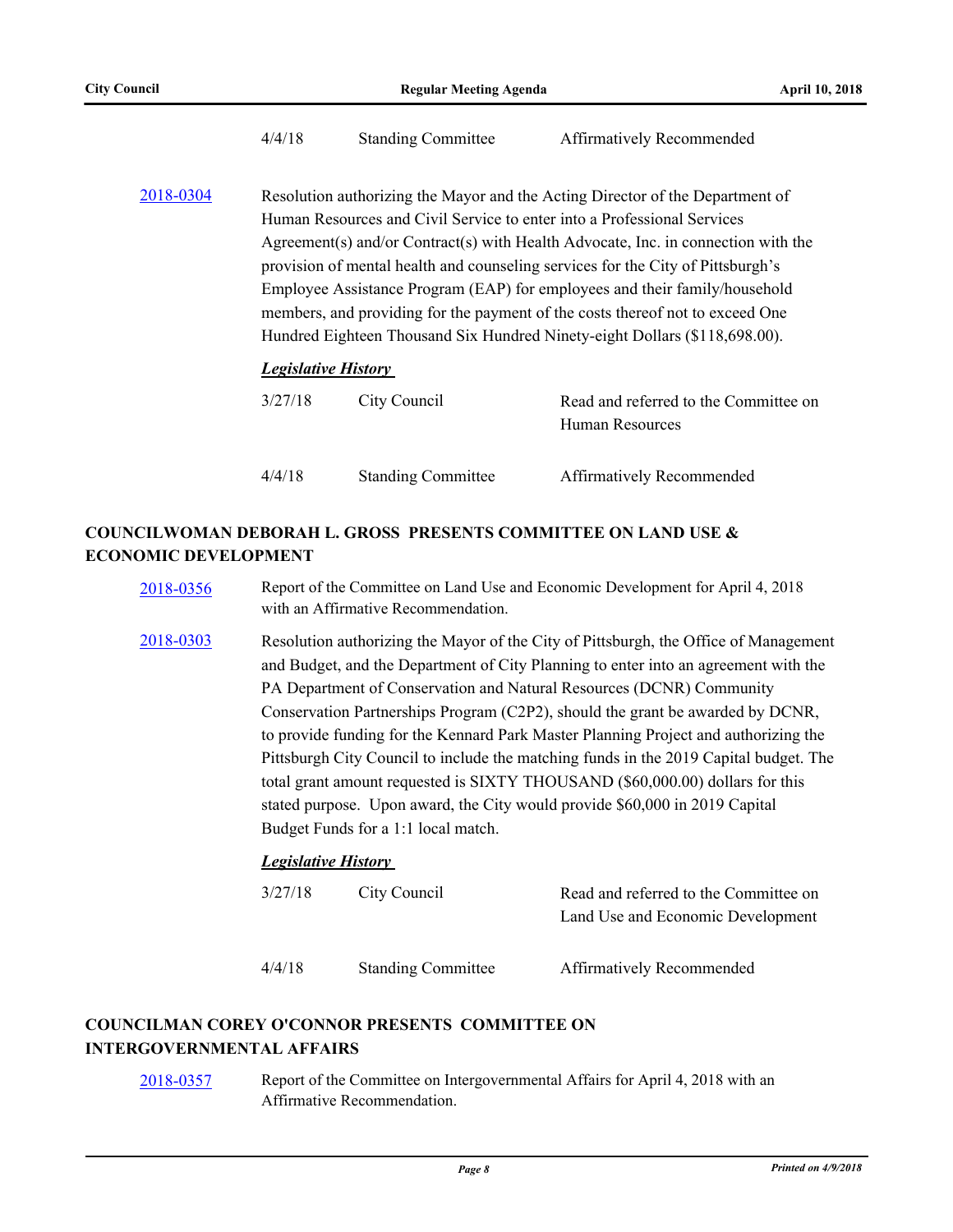| 2018-0288                      | Resolution authorizing the Mayor and the Director of the Department of Human<br>Resources and Civil Service to enter into an Intergovernmental Cooperation<br>Agreement or Agreements with the County of Allegheny and Partner4Work for the<br>shared operation and administration of the 2018 Learn and Earn Summer Youth<br>Employment Program in an amount not to exceed One Million Five Hundred<br>Thousand Dollars (\$1,500,000.00), and for the payment of the costs thereof. |                           |                                                                    |  |
|--------------------------------|--------------------------------------------------------------------------------------------------------------------------------------------------------------------------------------------------------------------------------------------------------------------------------------------------------------------------------------------------------------------------------------------------------------------------------------------------------------------------------------|---------------------------|--------------------------------------------------------------------|--|
|                                | <b>Legislative History</b>                                                                                                                                                                                                                                                                                                                                                                                                                                                           |                           |                                                                    |  |
|                                | 3/20/18                                                                                                                                                                                                                                                                                                                                                                                                                                                                              | City Council              | Read and referred to the Committee on<br>Intergovernmental Affairs |  |
|                                | 3/28/18                                                                                                                                                                                                                                                                                                                                                                                                                                                                              | <b>Standing Committee</b> | Held in Committee to the Committee on<br>Intergovernmental Affairs |  |
|                                | 4/4/18                                                                                                                                                                                                                                                                                                                                                                                                                                                                               | <b>Standing Committee</b> | Affirmatively Recommended                                          |  |
| 2018-0305                      | Resolution authorizing the Urban Redevelopment Authority of Pittsburgh to submit an<br>Application to the Pennsylvania Office of the Budget for a Redevelopment Assistance<br>Capital Program grant of up to \$1,000,000 for the One Grandview Development -<br>City of Pittsburgh project. (Council District 2)                                                                                                                                                                     |                           |                                                                    |  |
|                                | <b>Legislative History</b>                                                                                                                                                                                                                                                                                                                                                                                                                                                           |                           |                                                                    |  |
|                                | 3/27/18                                                                                                                                                                                                                                                                                                                                                                                                                                                                              | City Council              | Read and referred to the Committee on<br>Intergovernmental Affairs |  |
|                                | 4/4/18                                                                                                                                                                                                                                                                                                                                                                                                                                                                               | <b>Standing Committee</b> | Affirmatively Recommended                                          |  |
| 2018-0306                      | Resolution authorizing a Cooperation Agreement or Agreements with the Urban<br>Redevelopment Authority of Pittsburgh in connection with the URA's application for<br>a Redevelopment Assistance Capital Program grant of up to \$1,000,000 for the One<br>Grandview Development - City of Pittsburgh project. (Council District 2)                                                                                                                                                   |                           |                                                                    |  |
|                                | <b>Legislative History</b>                                                                                                                                                                                                                                                                                                                                                                                                                                                           |                           |                                                                    |  |
|                                | 3/27/18                                                                                                                                                                                                                                                                                                                                                                                                                                                                              | City Council              | Read and referred to the Committee on<br>Intergovernmental Affairs |  |
|                                | 4/4/18                                                                                                                                                                                                                                                                                                                                                                                                                                                                               | <b>Standing Committee</b> | Affirmatively Recommended                                          |  |
| <b>MOTIONS AND RESOLUTIONS</b> |                                                                                                                                                                                                                                                                                                                                                                                                                                                                                      |                           |                                                                    |  |

# **EXCUSE ABSENT MEMBERS**